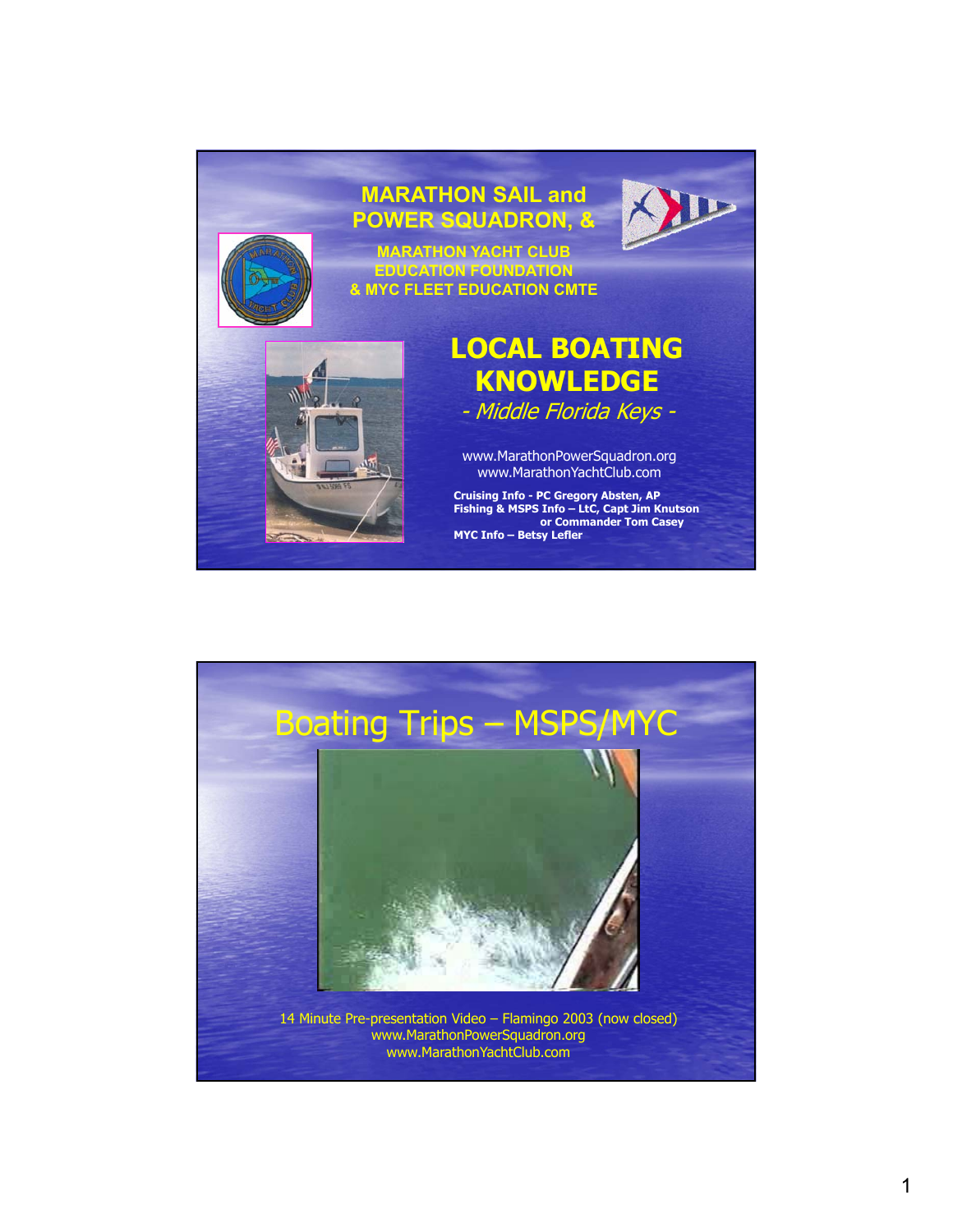

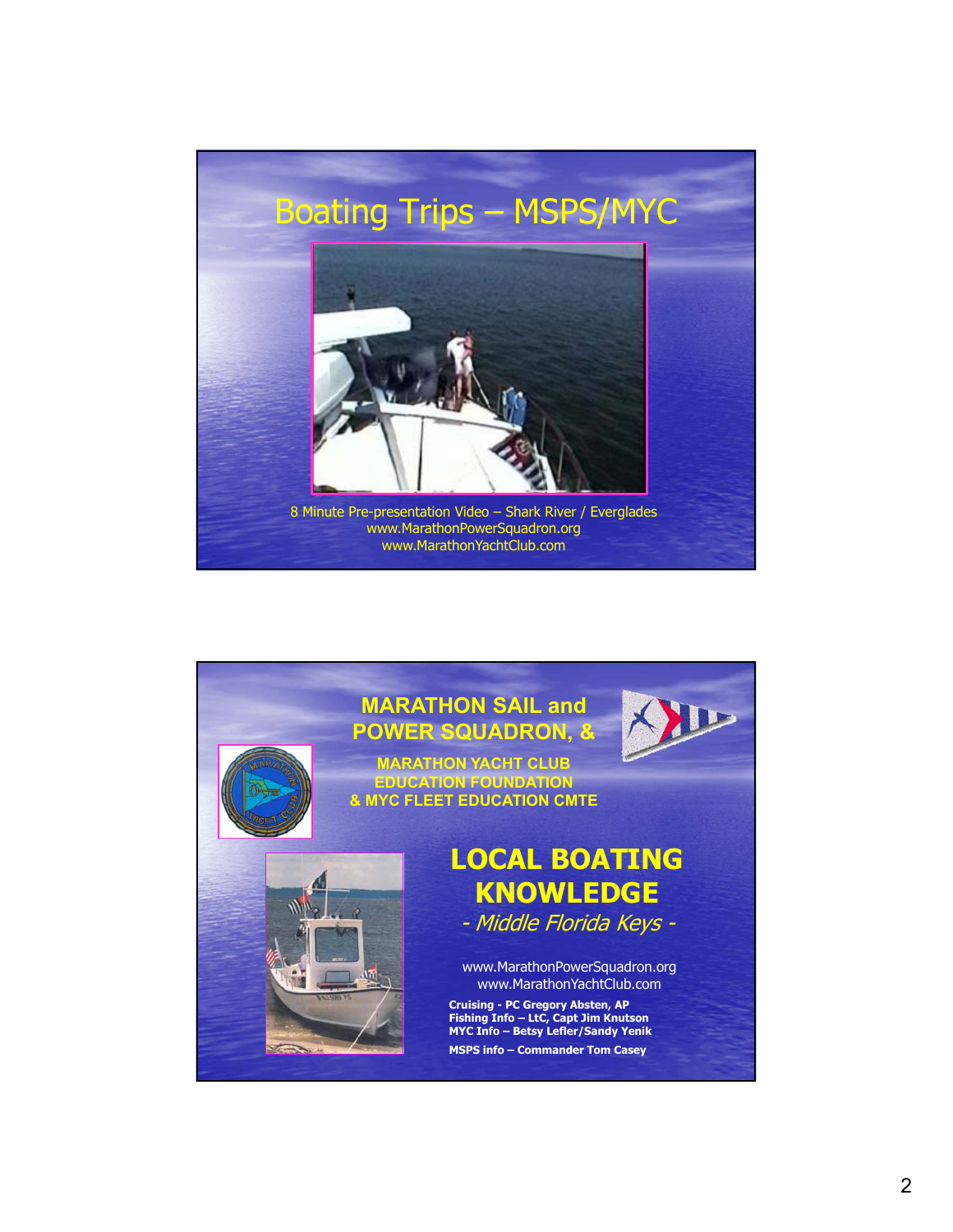

#### **SHORT TOPICS**

- Regulatory
- Launch Ramp Locations
- Marinas & Boat Yards (MTH)
- Charts & Shoals
- Going Aground
- Bridges, Clearances & Currents. Sailboats
- Tides & Currents
- Fishing Tips & Places
- Local Cruising Destinations
- Reefs, SPA's & Mooring Buoys
- Marathon Power Squadron, and Marathon Yacht Club – Member Info

# Regulatory - Florida

•Boats must be registered in the state where they are primarily used, or Documented with the Coast Guard (optional for vessels of five tons or more)

•Registration certificate (original) must be onboard whenever vessel is in use

•Must be registered and numbered within 30 days of purchase

- •Reciprocity is 90 days for FL ("Soujourners")
- Registration exceptions non motorized boats (rowing dinghies' & sail) or use on private waters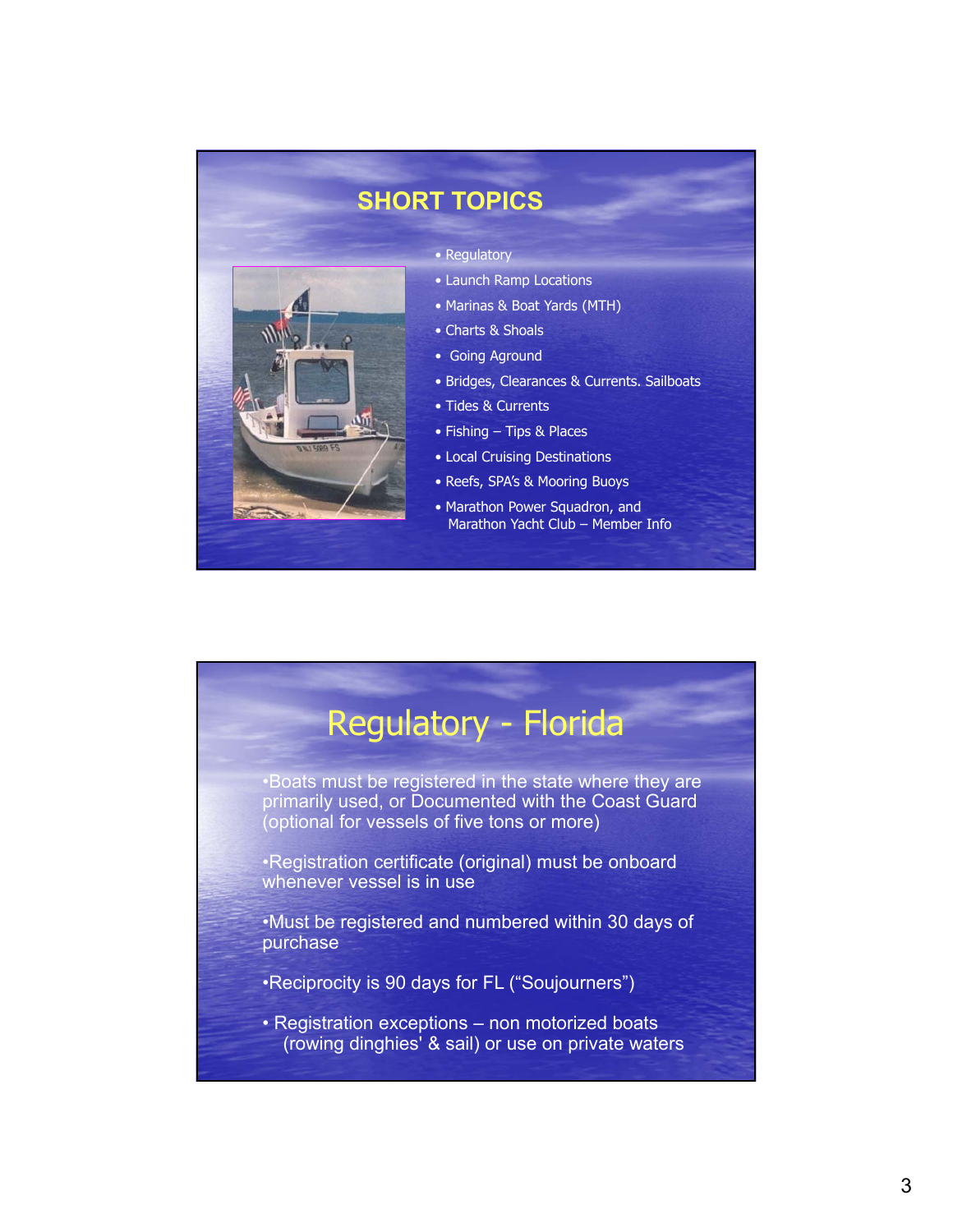### **Legal Requirements Boater Education**

Person(s) born *after* January 1, 1988 must complete boater education course or pass approved equivalency exam in order to operate boat or PWC powered by motor greater than 10 hp

- Operators required to have completed boating education course or exam must carry onboard:

> His or her Boating Safety Education I. D. Card issued by Florida Fish and Wildlife Conservation (FWC) and... Photographic identification card

# The Suns

**NEXT CLASS:** Mar 26-27, 2022

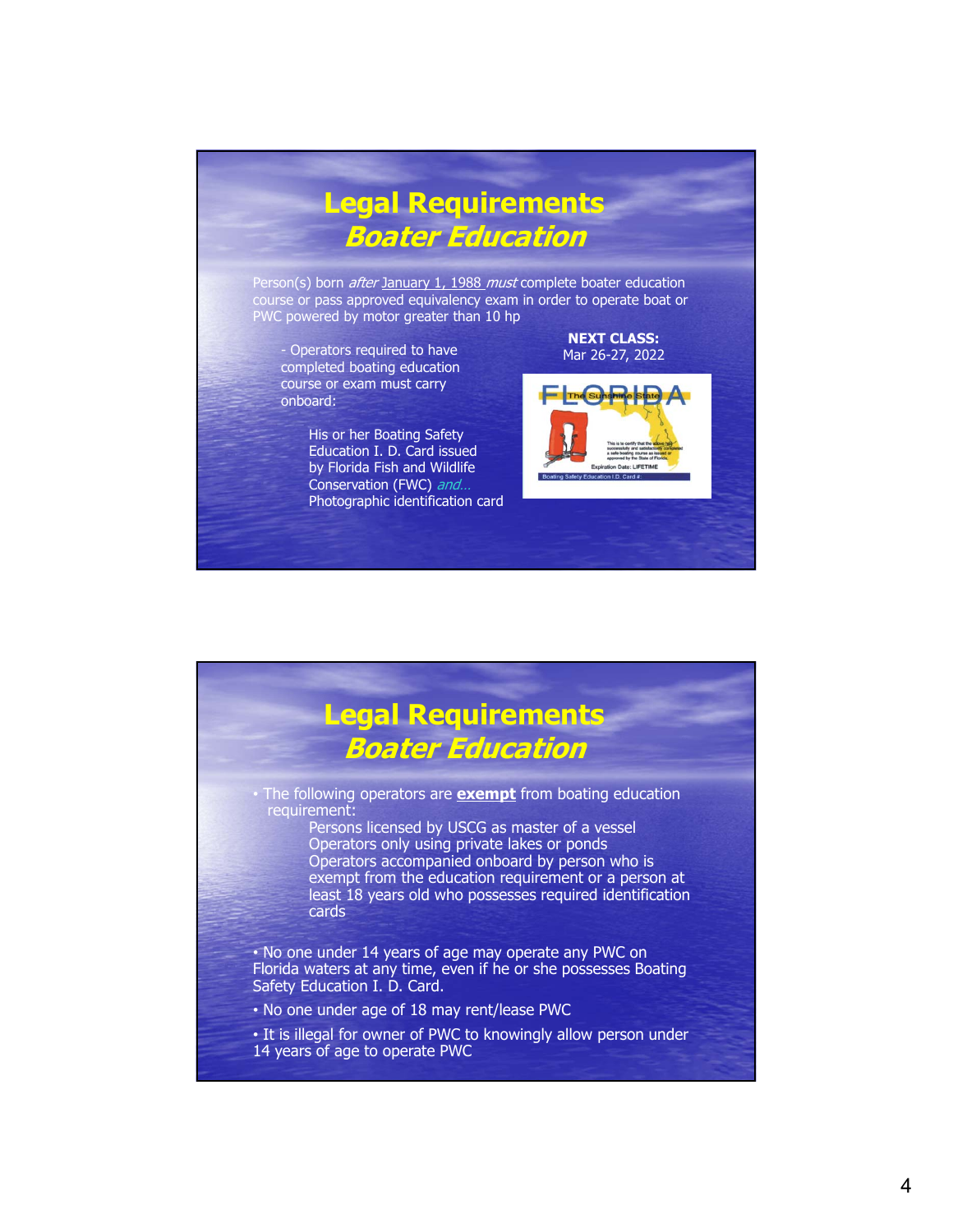#### **Marathon Launch Ramps**

•**Marathon Marina**, about MM 47 Oceanside - down 11th St. Launches into the Harbor. Pvt (Fee)

• **Skipjack Resort & Marina**- Oceanside -Sombrero Blvd - behind the Publix Grocery at about MM 49, at the Kayak rental signs & tennis courts. Launches into Harbor. Pvt (fee)

• **Public. Dodge Lake**, - Gulfside - about MM 50.9 behind (North) of the airport. Take Aviation Blvd at West end of airport around to Dodge Lake on NW side of airport. Look for signs.

• **Public 33rd St Public Ramp**, Gulfside. About MM 48.3 at traffic light. All the way to end by Yacht Club. Don't park in Yacht club's marked parking area.

• **Banana Bay Resort & Marina Ramp**. MM 49 Pvt (fee)

- **Blackfin Resort Marina Ramp.** MM 49 Pvt (fee)
- **Marie's Yacht Harbor**. Pvt (fee) Coco Plum
	- MM 54 Coco Plum Drive

…… But Beware …..

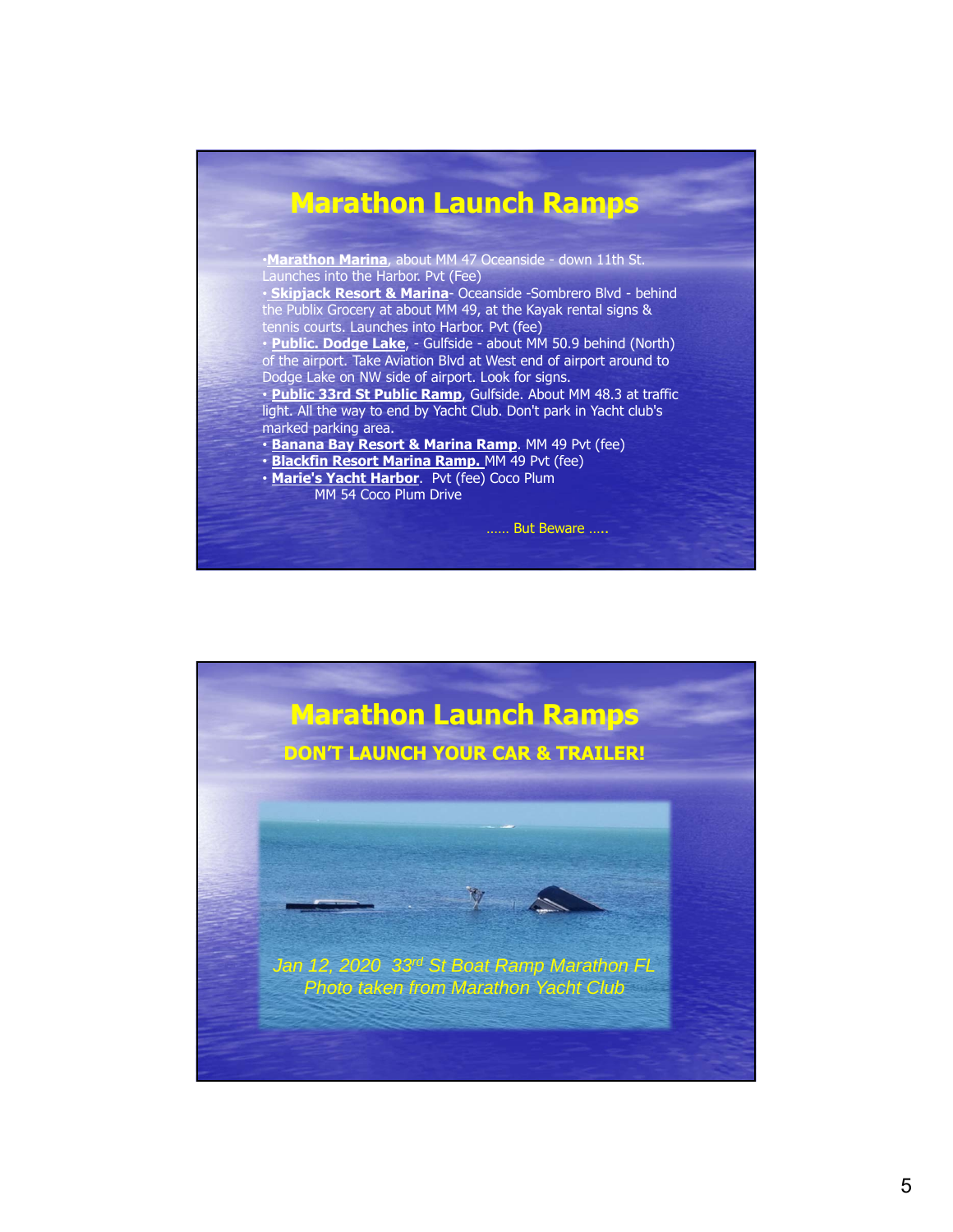

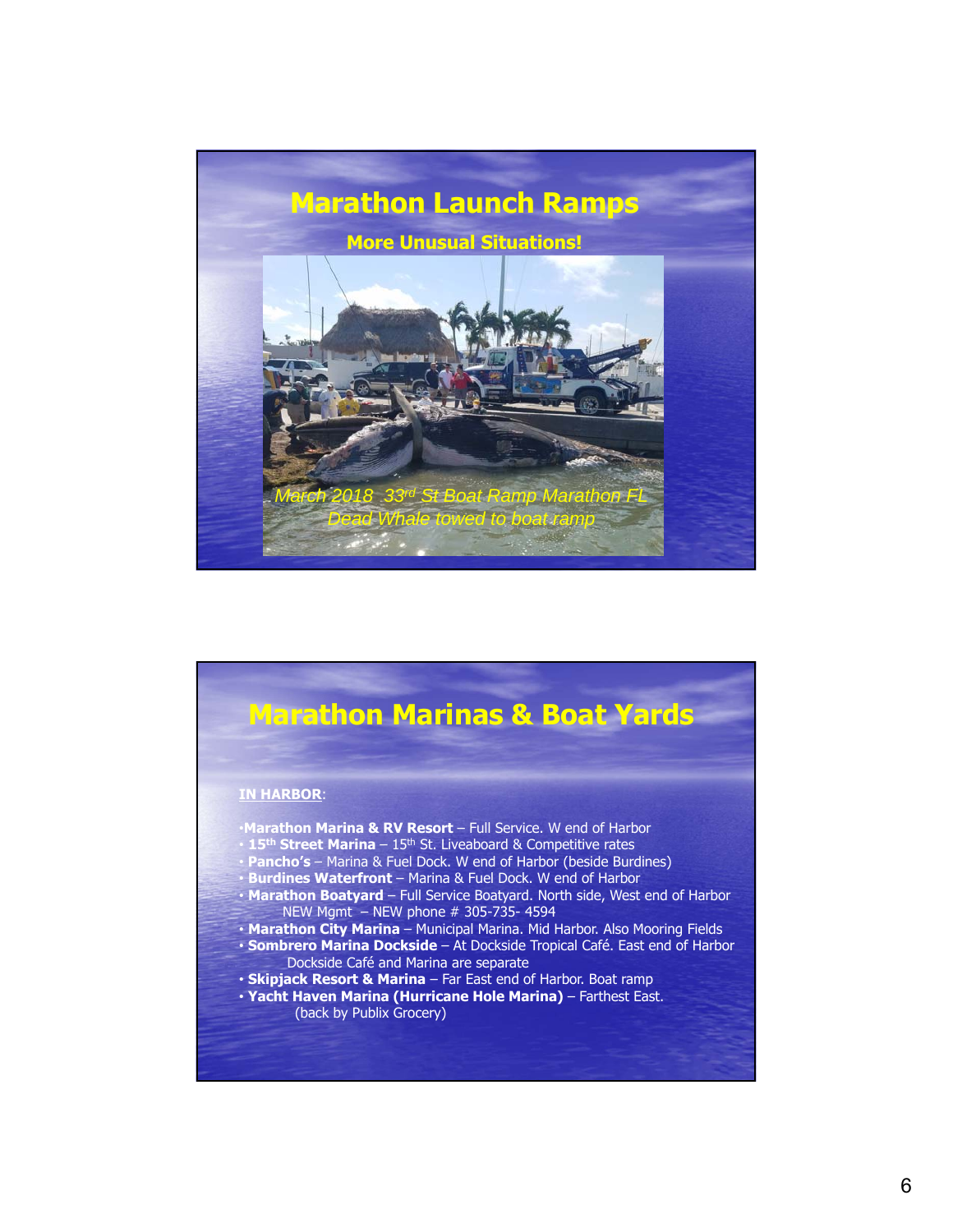#### **Marathon Marinas & Boat Yards (General Marathon Area outside of Harbor)**

- **Faro Blanco Resort Bayside**  Hyatt Resort Marina.
- Harbor Cay Club Private residential Marina. Slips for sale
- **Marathon Yacht Club**  FCYC Club & Marina. Open to members
- (Friendliest little Yacht Club in Florida! www.MarathonYachtClub.com) • **Keys Fisheries Market & Marina** – At Keys Fisheries restaurant
- **Marlin Bay Yacht Club**  (not an FCYC affiliated club)
- **Banana Bay Resort Marina**  MM 49 Gulfside.
- **Blackfin Resort Marina**  MM 49 Gulfside beside Banana Bay
- **Coconut Cay Resort & Marina**  smaller boats
- **Coral Lagoon Resort & Marina**  Oceanside. Full service marina "Boat House Marina" actually arranges the slips
- **Marie's Yacht Harbor & Oceanside Marina**  Coco Plum (Unk Status 2022)
- **Driftwood Marina & Storage** Oceanside. Boatyard
- **White Marlin Marina**  Coco Plum Oceanside

- there may be others not listed here – go to ActiveCaptain.com or www.waterwayguide.com

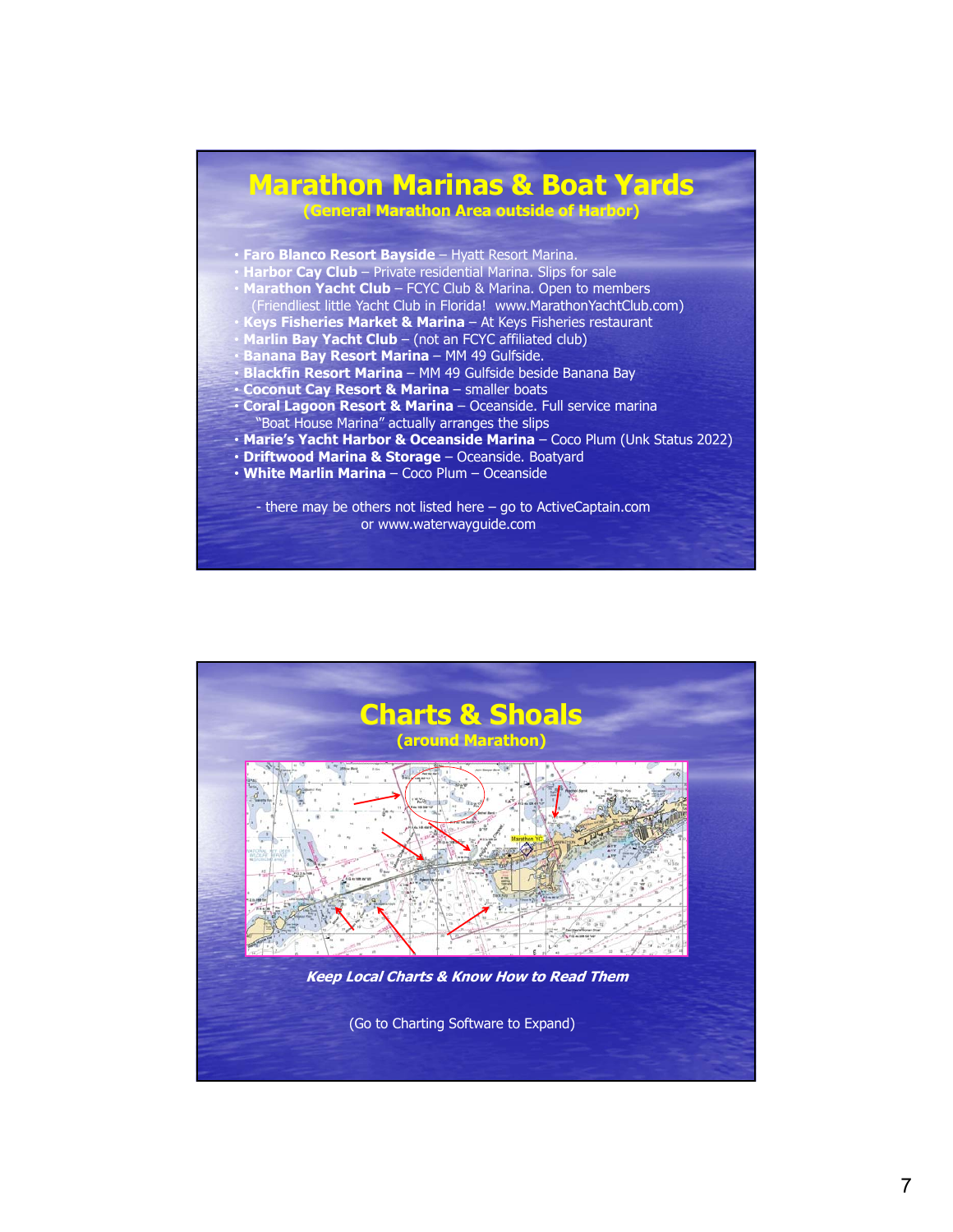

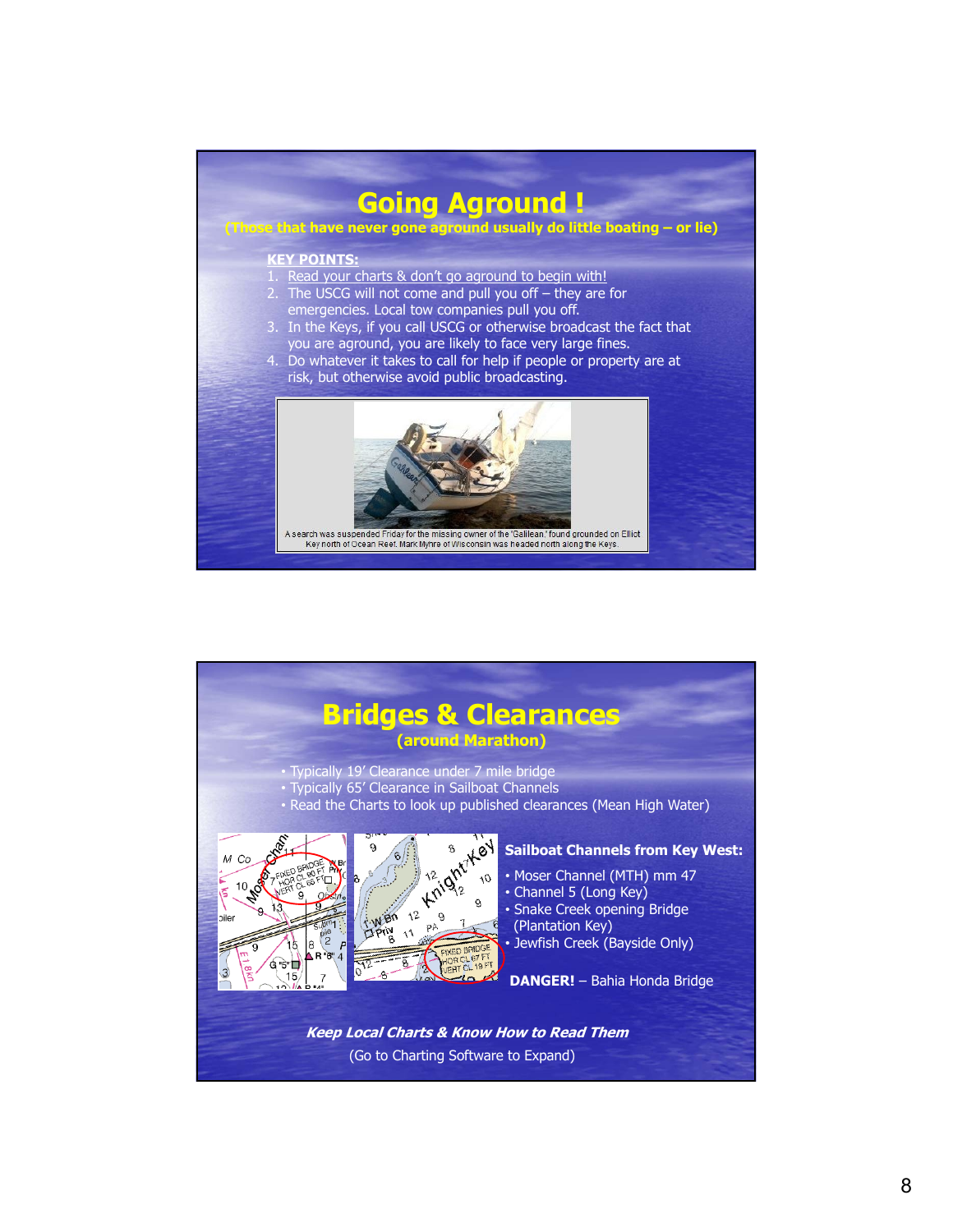#### **Tides & Currents**

**(around Marathon)**



Remember that a high or low tide does not always coincide with slack water. **Rule # 1**: In the Keys, there is no apparent rhyme nor reason on the flow currents and rise of tides. Remember that current accelerates as it goes through bridge restrictions.

You can be at high tide on one side of an island, and maybe low on the other. It's confusing. YOU HAVE TO CHECK THE TIDE TABLES. (About 1 ½ ft average in the Keys)

#### **www.SaltWaterTides.com** (and others besides)

- 
- 
- \* Key Colony Beach \* Sombrero Key (Light)
- \* Pigeon Key North & South \* Knight Key Channel
- \* Molasses Key \* Money Key
- 
- \* Grassy Key North & South Side \* Vaca Key USCG MTH gulf
	- \* BKH Bridge Boot Key Harbor
	-
	-
	-

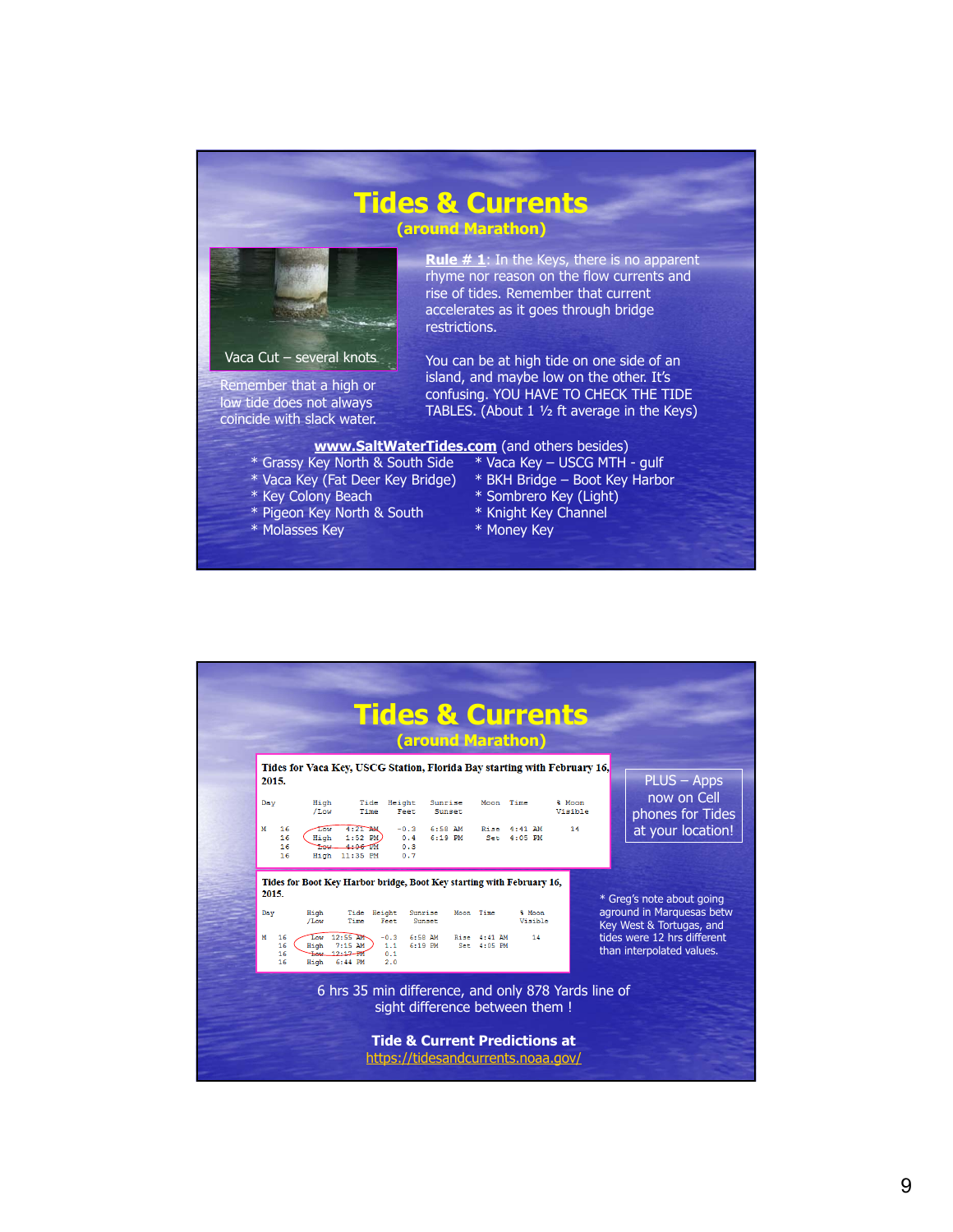



10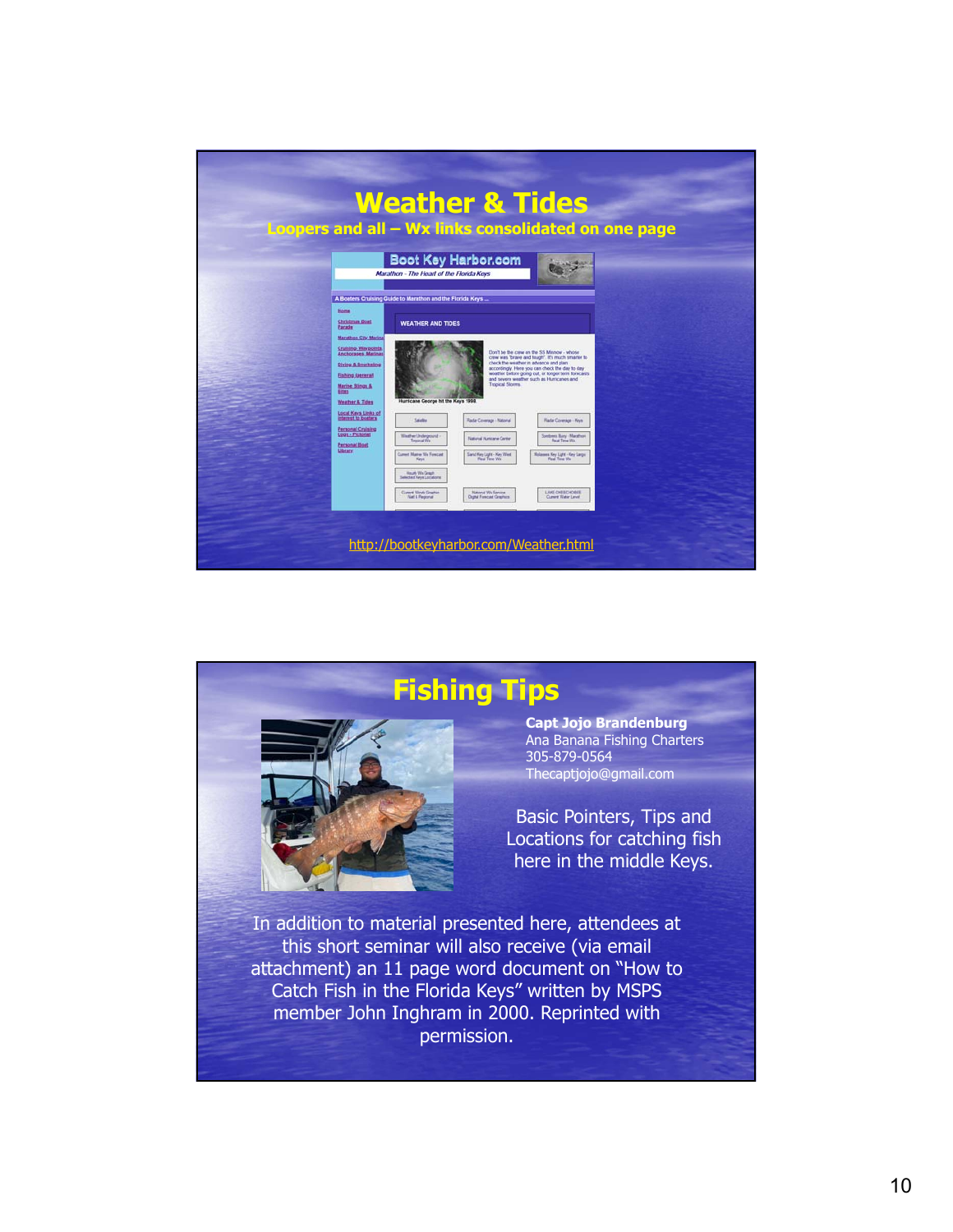

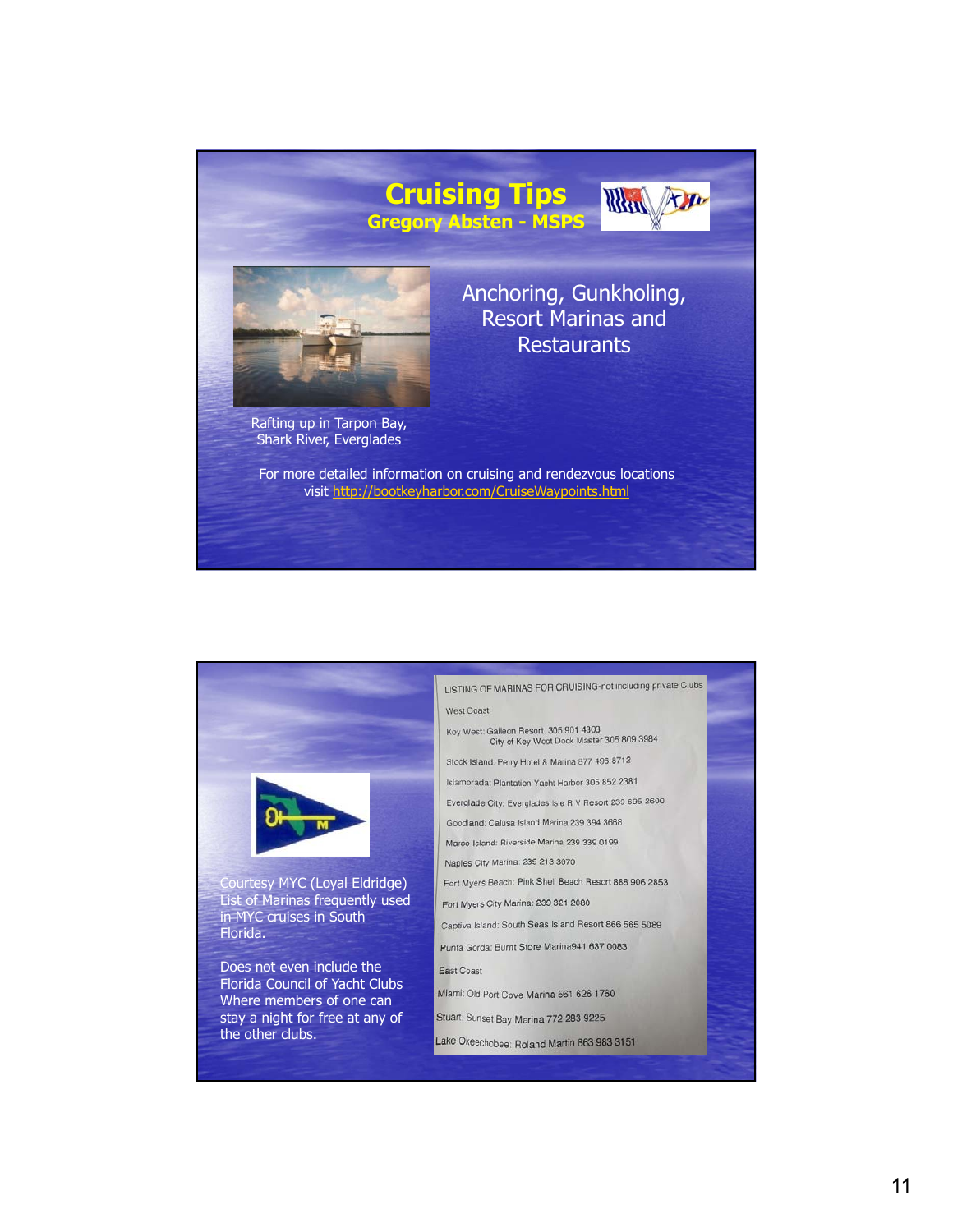

| <b>Cruising Tips</b>                                                                                                                                                                                                                                                                                                                                                                                                                                                                                                                                                                                                                                     |                                                                                                                                                                                                                                                                                                                  |
|----------------------------------------------------------------------------------------------------------------------------------------------------------------------------------------------------------------------------------------------------------------------------------------------------------------------------------------------------------------------------------------------------------------------------------------------------------------------------------------------------------------------------------------------------------------------------------------------------------------------------------------------------------|------------------------------------------------------------------------------------------------------------------------------------------------------------------------------------------------------------------------------------------------------------------------------------------------------------------|
| <b>National Park Service</b>                                                                                                                                                                                                                                                                                                                                                                                                                                                                                                                                                                                                                             | <b>EVERGLADES NEW REQUIREMENT!</b><br><u>://provalenslearning.com/everglades</u>                                                                                                                                                                                                                                 |
| <b>Everglades National Park</b>                                                                                                                                                                                                                                                                                                                                                                                                                                                                                                                                                                                                                          | -boater-education-course                                                                                                                                                                                                                                                                                         |
| <b>Boater Certificate</b>                                                                                                                                                                                                                                                                                                                                                                                                                                                                                                                                                                                                                                | No cost online education program.                                                                                                                                                                                                                                                                                |
| Issued to                                                                                                                                                                                                                                                                                                                                                                                                                                                                                                                                                                                                                                                | REQUIRED to boat within Everglades                                                                                                                                                                                                                                                                               |
| <b>Gregory Absten</b>                                                                                                                                                                                                                                                                                                                                                                                                                                                                                                                                                                                                                                    | National Park.                                                                                                                                                                                                                                                                                                   |
| upon the successful completion of the<br><b>Everglades National Park</b><br><b>Online Boater Education Course</b><br><b>Issue Date</b><br>January 14, 2020<br>BhStmn444Y<br>Certificate Number<br>The Everglades National Park Boater Certificate is<br>non-transferable and must be with a person<br>operating a motor boat. The certificate must be<br>presented as a paper copy or saved as an image<br>accessible on an electronic device if requested by<br>a law enforcement ranger.<br>The boat operator/certificate holder must comply<br>with all applicable laws, regulations, and policies<br>including those in the boater education course. | This course and accompanying<br>certificate is now mandatory for<br>nearly everyone operating a powerboat<br>within the marine waters of the park.<br>Upon successful completion of the course<br>and test, boaters can print out the<br>certificate to carry with them while<br>operating a vessel in the park. |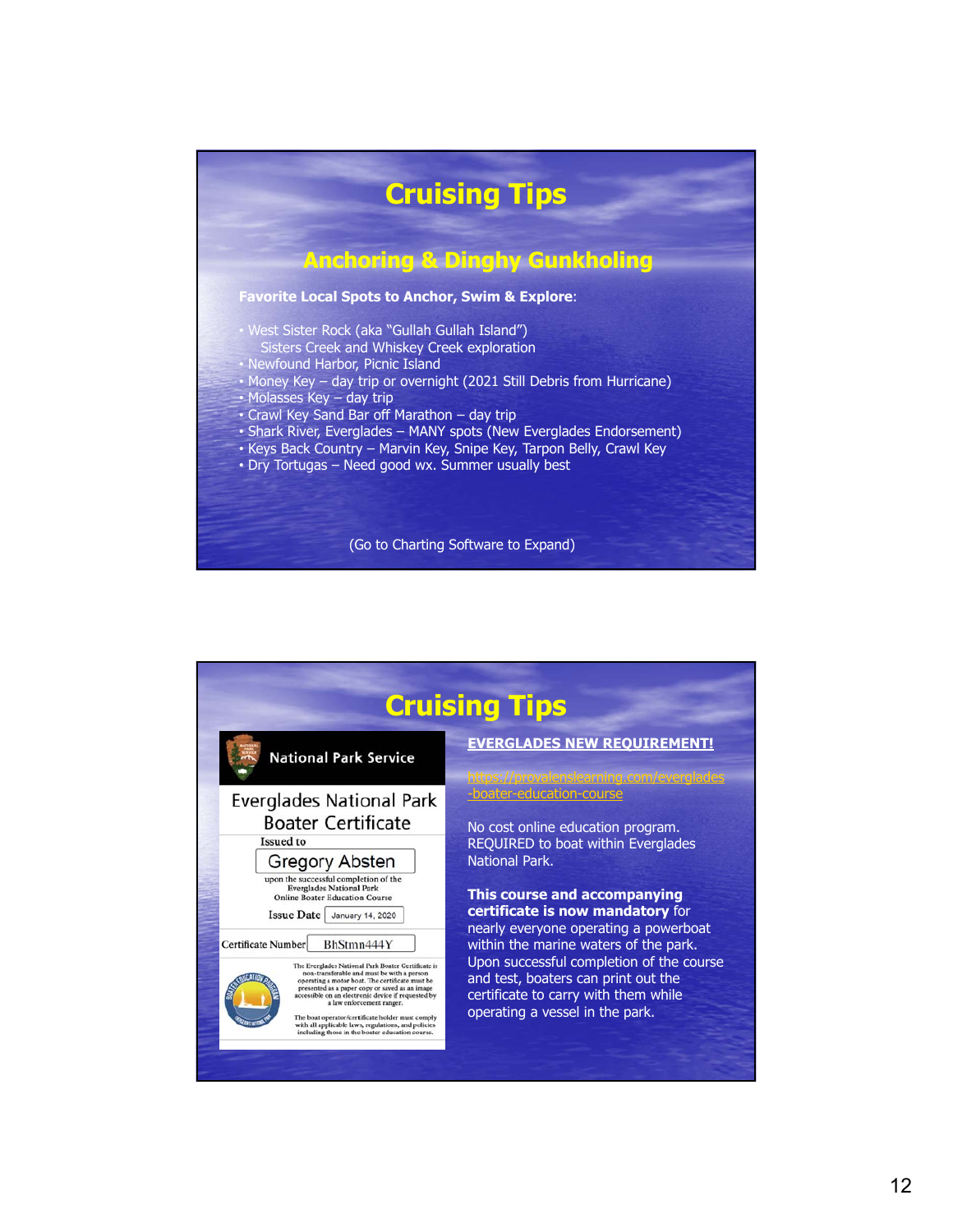

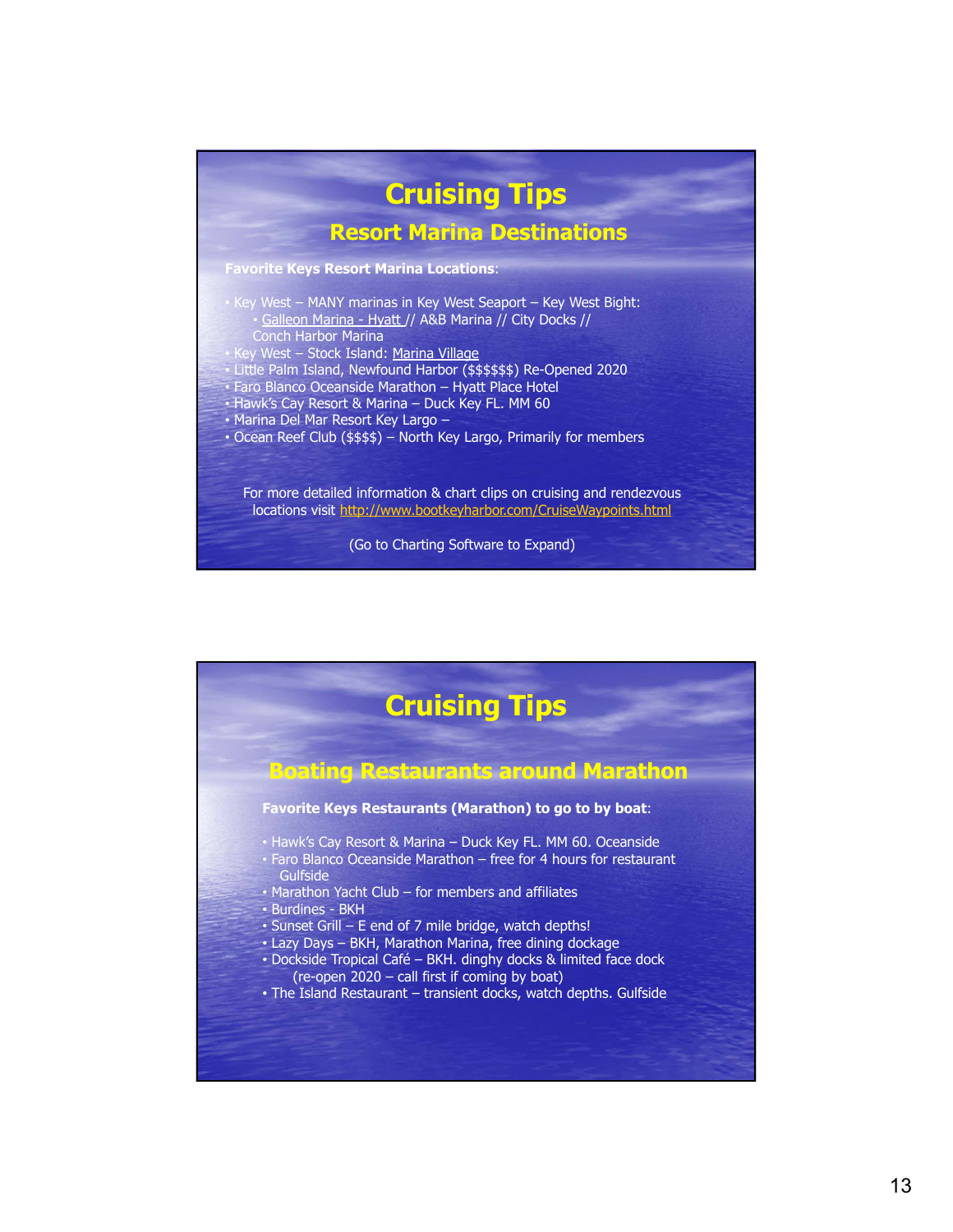

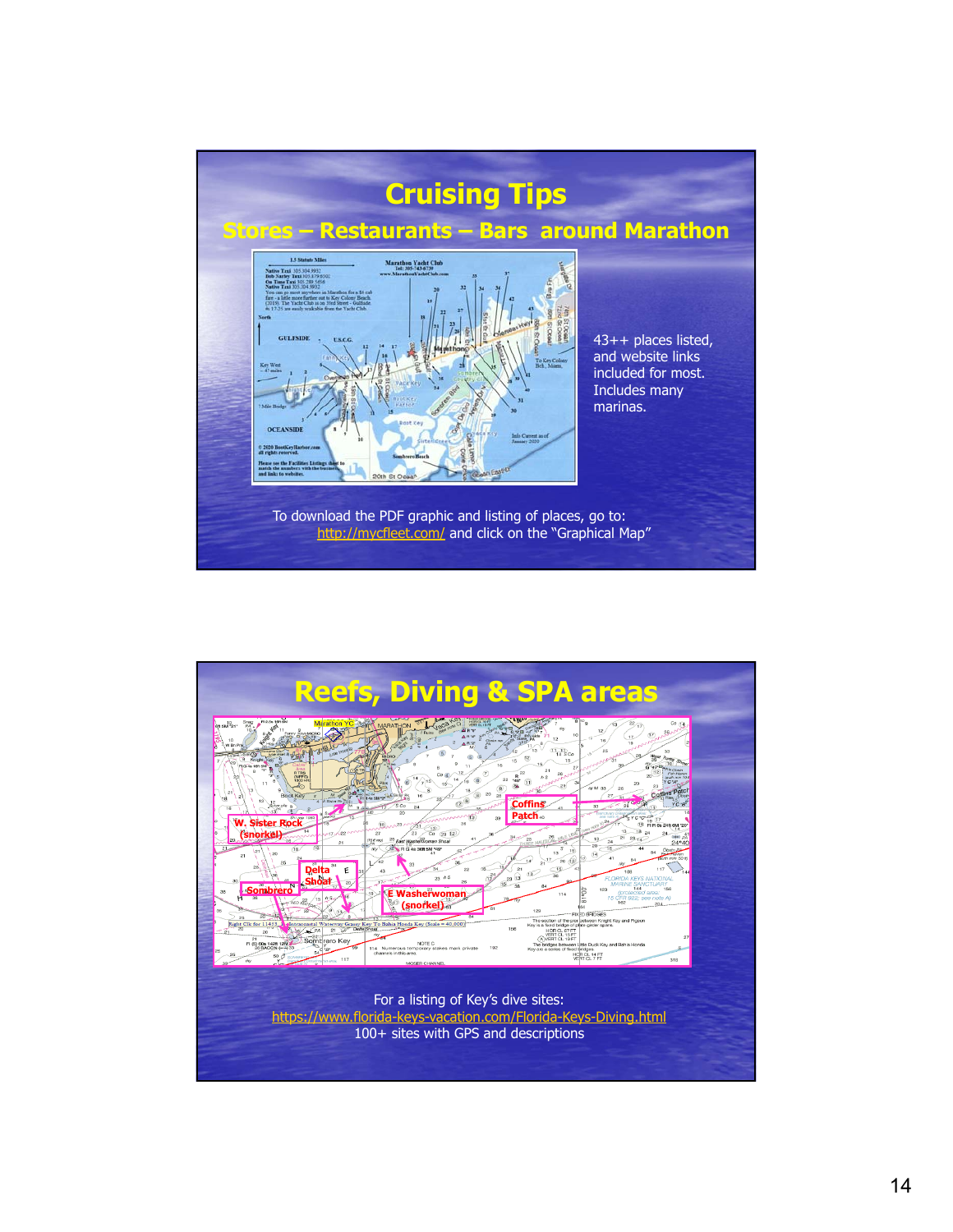## **Reefs, Diving & SPA Areas**

**Sanctuary Preservation Areas marked by large, round, Yellow Buoys**

#### **Prohibited:**

• Discharging any matter except cooling water or engine exhaust.

• Fishing by any means; removing, harvesting, or possessing any marine life. Catch and release fishing by trolling is allowed in Conch Reef, Alligator Reef, Sombrero Reef, and Sand Key SPAs only.

• Touching or standing on living or dead coral.

• Anchoring on living or dead coral or any attached organism.

• Anchoring when a mooring buoy is available.

•Bait fishing is allowed in SPAs by Florida Keys National Marine Sanctuary permit.

**http://floridakeys.noaa.gov/zones/spas/welcome.html**

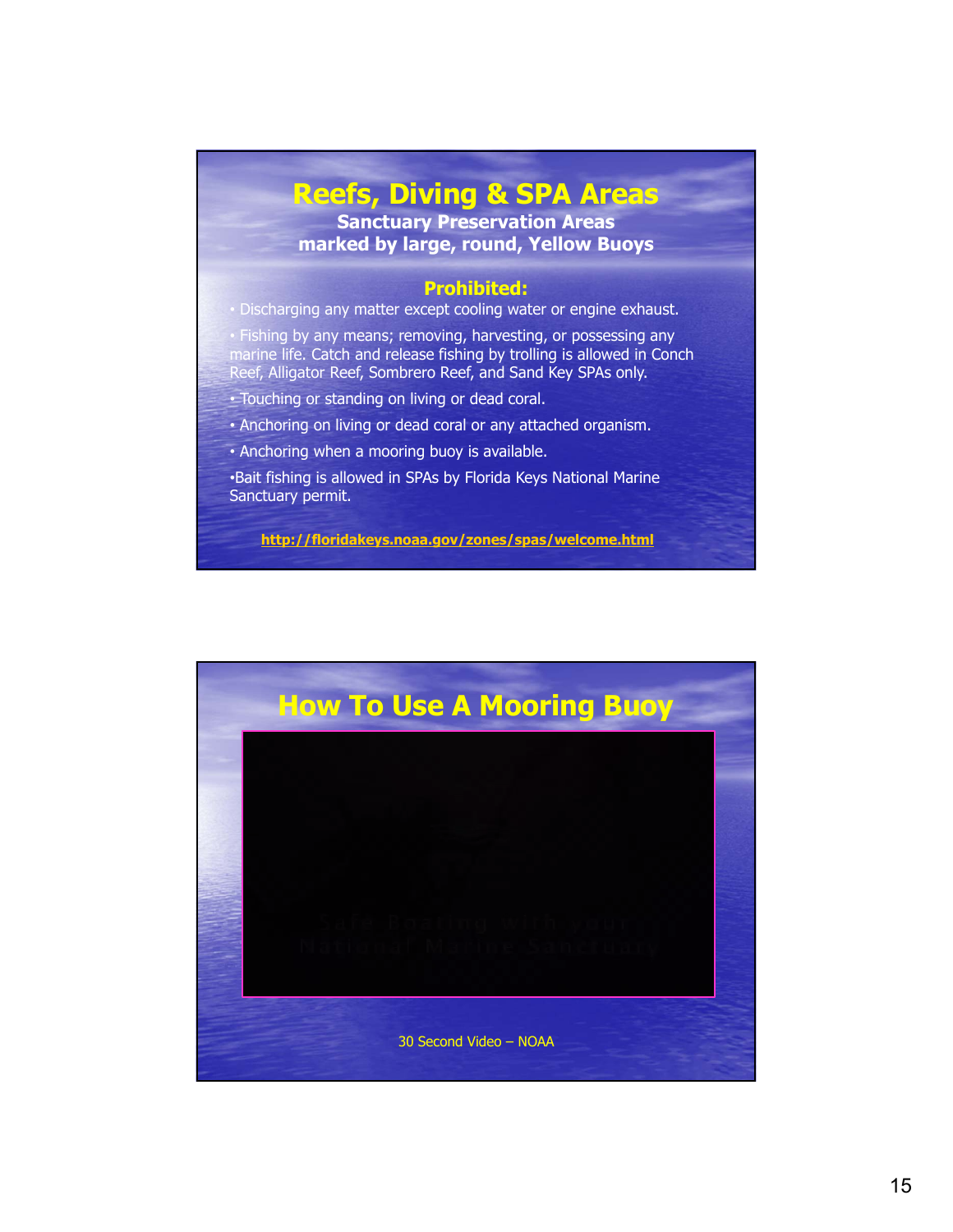